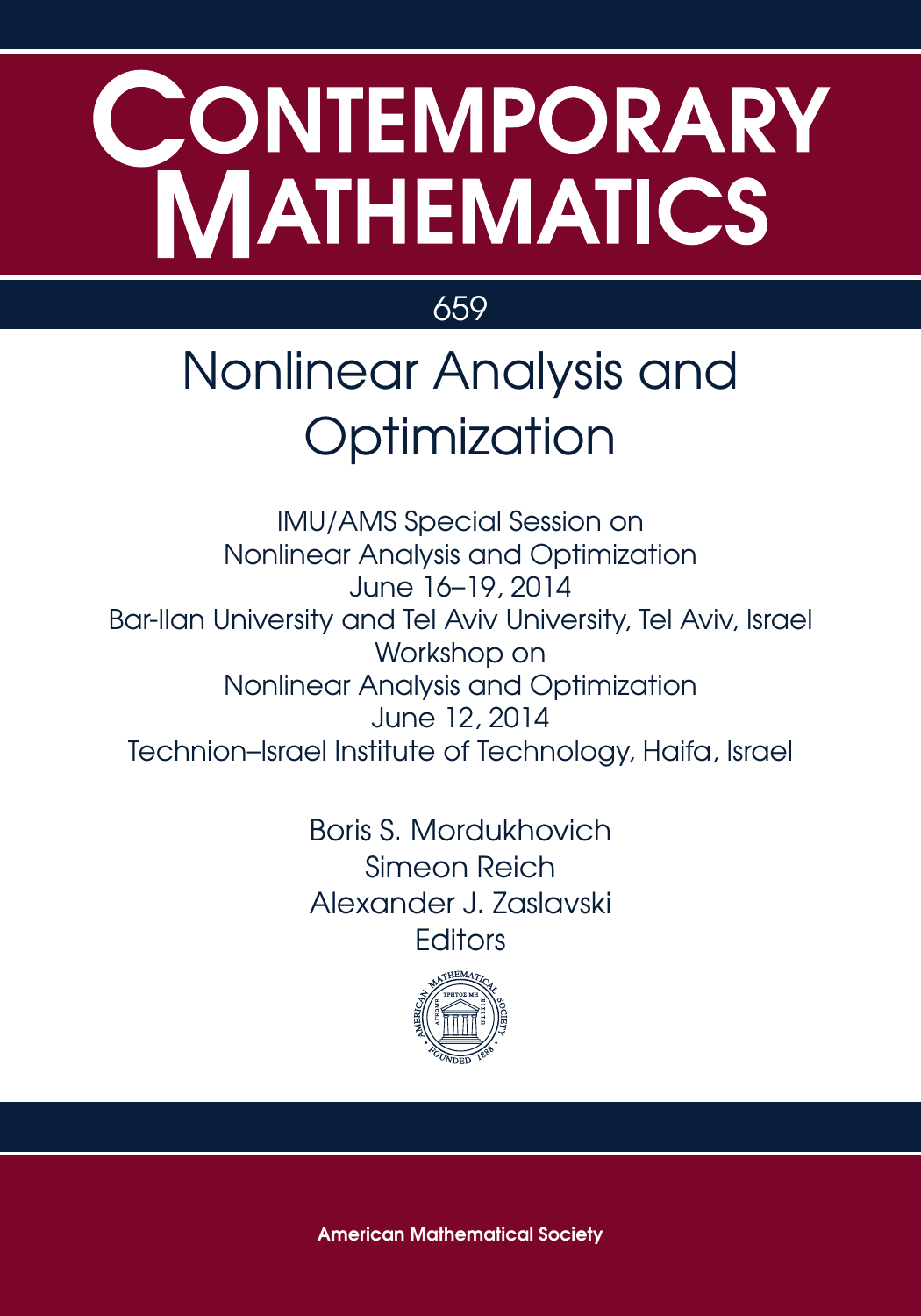### Nonlinear Analysis and **Optimization**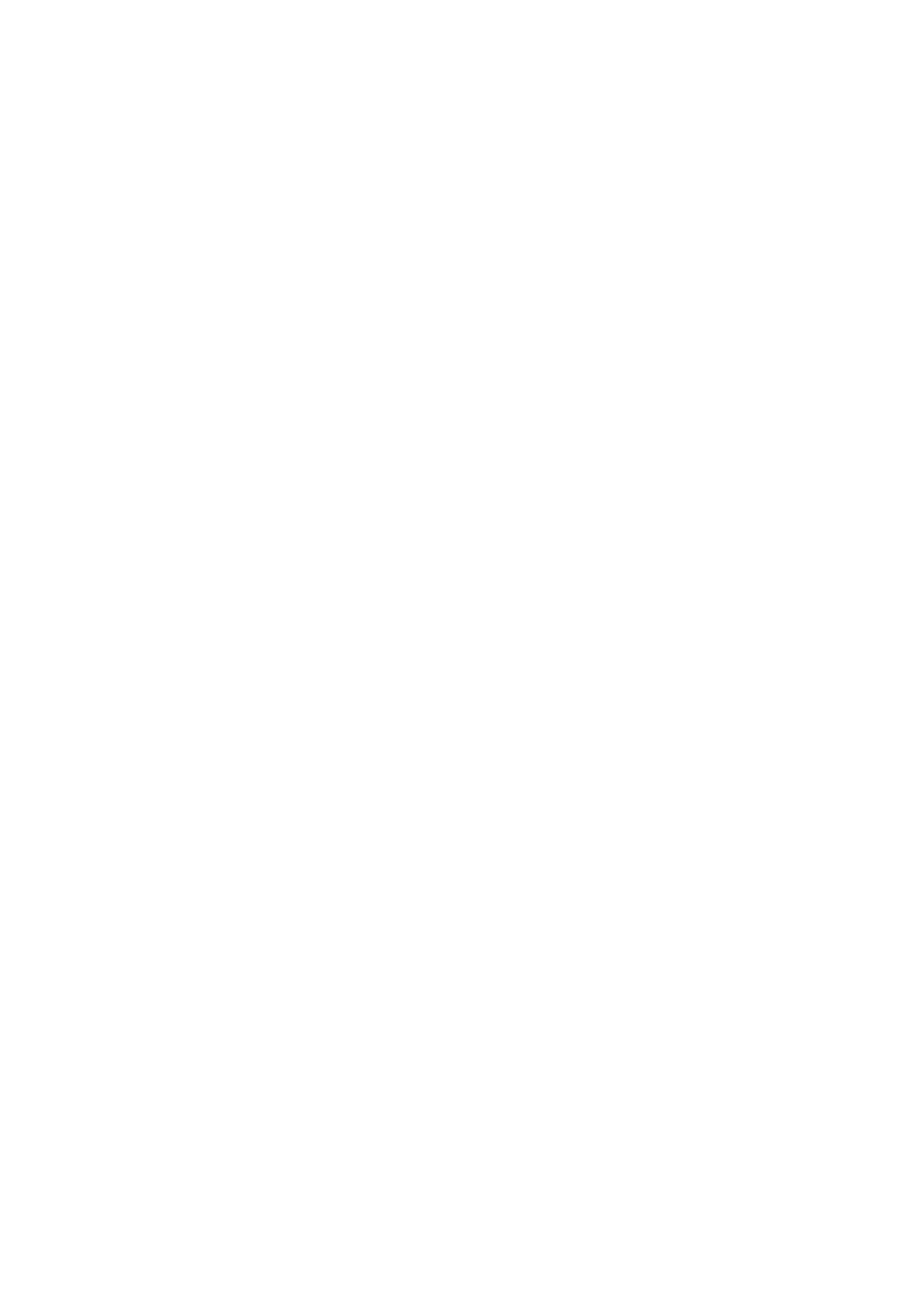# **CONTEMPORARY<br>MATHEMATICS**

659

## Nonlinear Analysis and **Optimization**

IMU/AMS Special Session on Nonlinear Analysis and Optimization June 16–19, 2014 Bar-Ilan University and Tel Aviv University, Tel Aviv, Israel Workshop on Nonlinear Analysis and Optimization June 12, 2014 Technion–Israel Institute of Technology, Haifa, Israel

> Boris S. Mordukhovich Simeon Reich Alexander J. Zaslavski **Editors**



American Mathematical Society Providence, Rhode Island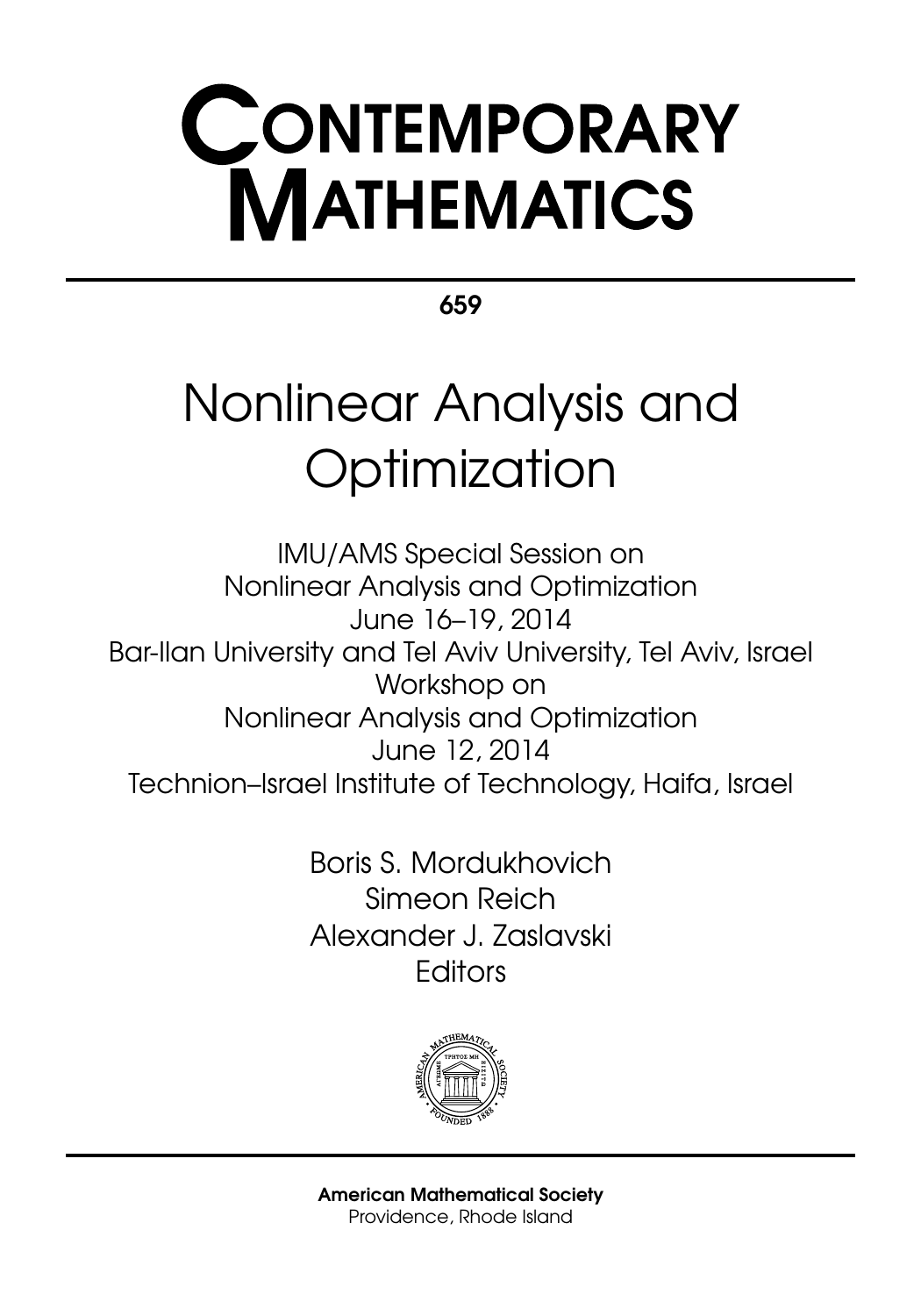#### **EDITORIAL COMMITTEE**

Dennis DeTurck, Managing Editor

Michael Loss Kailash Misra Catherine Yan

2010 Mathematics Subject Classification. Primary 14-xx, 20-xx, 26-xx, 28-xx, 30-xx, 31-xx, 32-xx, 37-xx, 42-xx, 46-xx, 47-xx, 49-xx, 54-xx, 90-xx, 91-xx, 93-xx.

#### **Library of Congress Cataloging-in-Publication Data**

Names: Mordukhovich, B. Sh. (Boris Sholimovich), editor. | Reich, Simeon, editor. | Zaslavski, Alexander J., editor.

Title: Nonlinear analysis and optimization : Workshop on Nonlinear Analysis and Optimization, June 12, 2014, Technion–Israel Institute of Technology, Haifa, Israel : IMU/AMS Special Session on Nonlinear Analysis and Optimization, June 16-19, 2014, Bar-Ilan University and Tel Aviv Universities, Ramat-Gan and Tel-Aviv, Israel / Boris S. Mordukhovich, Simeon Reich, Alexander J. Zaslavski, editors.

Description: Providence, Rhode Island : American Mathematical Society, [2016] | Series: Contemporary mathematics ; volume 659 | Includes bibliographical references.

Identifiers: LCCN 2015037183 | ISBN 9781470417369 (alk. paper)

Subjects: LCSH: Nonlinear functional analysis – Congresses. | Mathematical optimization – Congresses. | AMS: Algebraic geometry. msc | Group theory and generalizations. msc | Functions of a complex variable. msc | Partial differential equations. msc | Functional analysis. msc | Operator theory. msc | Calculus of variations and optimal control; optimization. msc | General topology. msc | Game theory, economics, social and behavioral sciences. msc | Systems theory; control. msc

Classification: LCC QA321.5 .N65155 2016 | DDC 515/.7248–dc23 LC record available at http://lccn.loc.gov/2015037183

DOI: <http://dx.doi.org/10.1090/conm/659>

**Copying and reprinting.** Individual readers of this publication, and nonprofit libraries acting for them, are permitted to make fair use of the material, such as to copy select pages for use in teaching or research. Permission is granted to quote brief passages from this publication in reviews, provided the customary acknowledgment of the source is given.

Republication, systematic copying, or multiple reproduction of any material in this publication is permitted only under license from the American Mathematical Society. Permissions to reuse portions of AMS publication content are handled by Copyright Clearance Center's RightsLink<sup>®</sup> service. For more information, please visit: http://www.ams.org/rightslink.

Send requests for translation rights and licensed reprints to reprint-permission@ams.org.

Excluded from these provisions is material for which the author holds copyright. In such cases, requests for permission to reuse or reprint material should be addressed directly to the author(s). Copyright ownership is indicated on the copyright page, or on the lower right-hand corner of the first page of each article within proceedings volumes.

-c 2016 by the American Mathematical Society. All rights reserved.

The American Mathematical Society retains all rights

except those granted to the United States Government.

Printed in the United States of America.

 $\otimes$  The paper used in this book is acid-free and falls within the guidelines established to ensure permanence and durability. Visit the AMS home page at http://www.ams.org/

10 9 8 7 6 5 4 3 2 1 21 20 19 18 17 16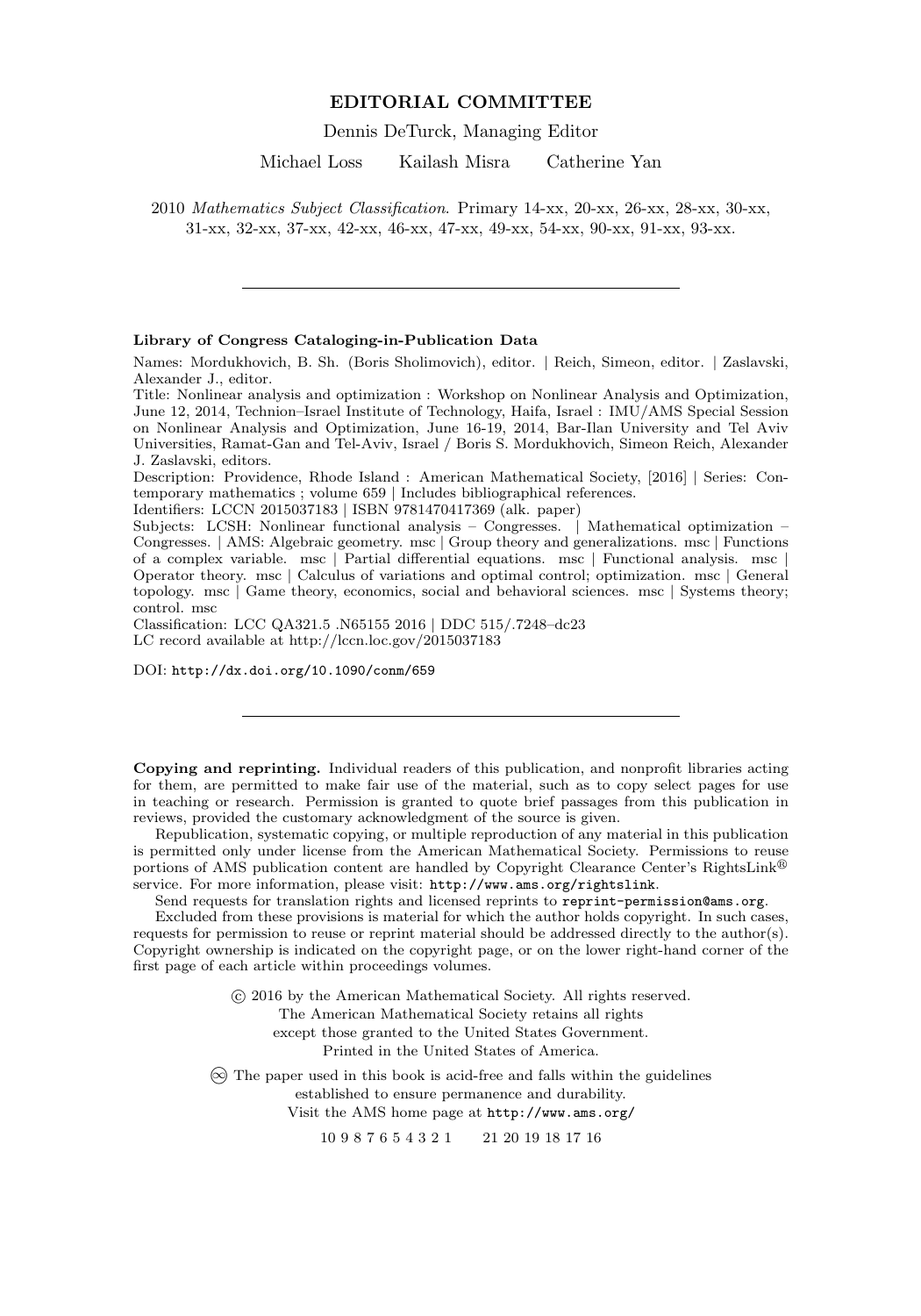#### **Contents**

| Preface                                                                                                                                                                                                             | vii          |
|---------------------------------------------------------------------------------------------------------------------------------------------------------------------------------------------------------------------|--------------|
| Taylor domination, Turán lemma, and Poincaré-Perron sequences<br>D. BATENKOV and Y. YOMDIN                                                                                                                          | $\mathbf{1}$ |
| On the value of first order singular optimization problems<br>I. BRIGHT                                                                                                                                             | 17           |
| Strong convergence theorems for bounded accretive operators in uniformly<br>smooth Banach spaces<br>C. E. CHIDUME                                                                                                   | 31           |
| On weak convergence in metric spaces<br>G. DEVILLANOVA, S. SOLIMINI, and C. TINTAREV                                                                                                                                | 43           |
| Gradient and extragradient methods for the elasticity imaging inverse problem<br>using an equation error formulation: A comparative numerical study<br>A. GIBALI, B. JADAMBA, A. A. KHAN, F. RACITI, and B. WINKLER | 65           |
| Mappings with upper integral bounds for $p$ -moduli<br>A. GOLBERG and R. SALIMOV                                                                                                                                    | 91           |
| Finite-parameters feedback control for stabilizing damped nonlinear wave<br>equations<br>V. K. KALANTAROV and E. S. TITI                                                                                            | 115          |
| Multiple Fourier transforms and trigonometric series in line with Hardy's<br>variation<br>E. LIFLYAND                                                                                                               | 135          |
| Optimal irrigation scheduling for wheat production in the Canadian prairies:<br>A modelling study<br>R. LINKER and I. IOSLOVICH                                                                                     | 157          |
| Implicit Euler approximation and optimization of one-sided Lipschitzian<br>differential inclusions<br>B. S. MORDUKHOVICH and Y. TIAN                                                                                | 165          |
| Excessive revenue model of competitive markets<br>YU. NESTEROV and V. SHIKHMAN                                                                                                                                      | 189          |
| On differential linear-quadratic games with mixed constraints<br>D. A. SCHIRO and J. S. PANG                                                                                                                        | 221          |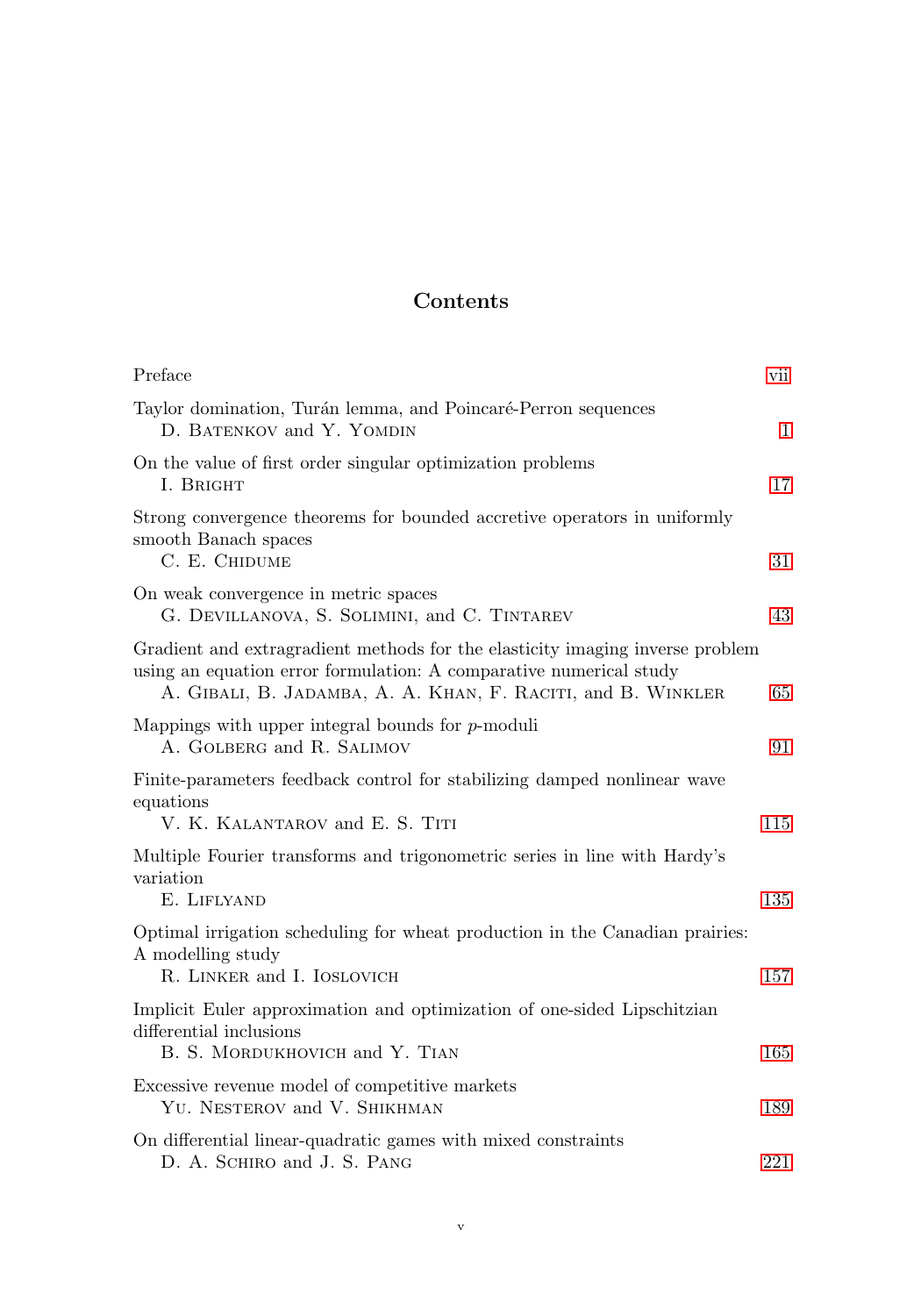vi CONTENTS

| Nonlinear input-output equilibrium<br>R. A. POLYAK                                                         | 243 |
|------------------------------------------------------------------------------------------------------------|-----|
| A convex analytic inequality revisited<br>S. REICH and X. WANG                                             | 263 |
| Asymptotic centers, inexact orbits and fixed points<br>S. REICH and A. J. ZASLAVSKI                        | 273 |
| A discrete approximation of the entropy functional for probability measures<br>on the plane<br>G. WOLANSKY | 283 |
| Bolza variational problems with extended-valued integrands on large intervals<br>A. J. ZASLAVSKI           | 289 |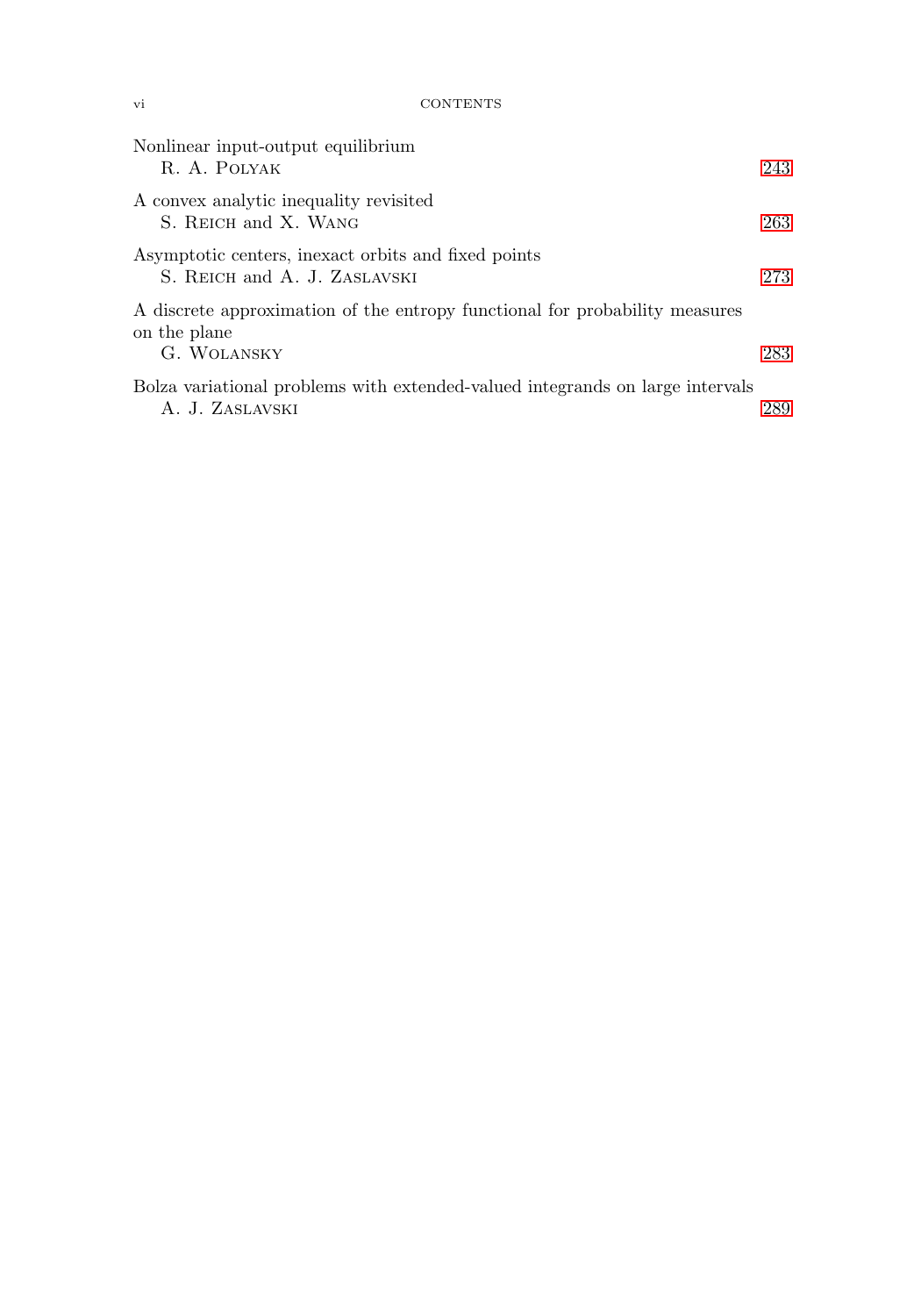#### **Preface**

<span id="page-7-0"></span>A Special Session on Nonlinear Analysis and Optimization was part of the Second Joint International Meeting of the Israel Mathematical Union (IMU) and the American Mathematical Society (AMS), which took place at Bar-Ilan and Tel-Aviv Universities, Israel, during June 16-19, 2014. Boris S. Mordukhovich, Simeon Reich and Alexander J. Zaslavski were the organizers of this special session. The special session brought together a select group of over twenty experts from Israel and the USA. It was devoted to various issues, results and open problems regarding inverse dynamic programming, Denjoy-Wolff theorems, nonlinear input-output equilibrium, analyticity and nonanalyticity of solutions of delay-differential equations, weak convergence in metric spaces, gradient flows of entropy, turnpike properties of solutions to optimal control problems, optimal control of the sweeping process over moving sets, differential variational systems, and proximal alternating linearized minimization for nonconvex and nonsmooth problems.

A one-day Workshop on Nonlinear Analysis and Optimization organized by Simeon Reich and Alexander J. Zaslavski was held at the Technion - Israel Institute of Technology on June 12, 2014. It was a satellite event of the Second Joint International Meeting of the Israel Mathematical Union and the American Mathematical Society.

This volume is the tangible record of both the Special Session on Nonlinear Analysis and Optimization, and the Technion Workshop on Nonlinear Analysis and Optimization. Most of the papers assembled here have been contributed by participants in the session and in the workshop. In some cases, they have chosen to submit manuscripts which depart from the texts of their lectures. Several invited speakers who were unable to attend the meeting also contributed papers to this volume. All submissions have been carefully refereed and revised whenever necessary. The papers collected in this volume cover many different topics in Nonlinear Analysis and Optimization: Taylor domination property for analytic functions in the complex disk, mappings with upper integral bounds for p-moduli, multiple Fourier transforms and trigonometric series in line with Hardy's variation, finite-parameter feedback control for stabilizing damped nonlinear wave equations, implicit Euler approximation and optimization of one-sided Lipschitz differential inclusions, Bolza variational problems with extended-valued integrands on large intervals, first order singular variational problem with nonconvex cost, gradient and extragradient methods for the elasticity imaging inverse problem, discrete approximations of the entropy functional for probability measures on the plane, optimal irrigation scheduling for wheat production, existence of a fixed point of nonexpansive mappings in uniformly convex Banach spaces, strong convergence properties of m-accretive bounded operators, the Reich-Simons convex analytic inequality,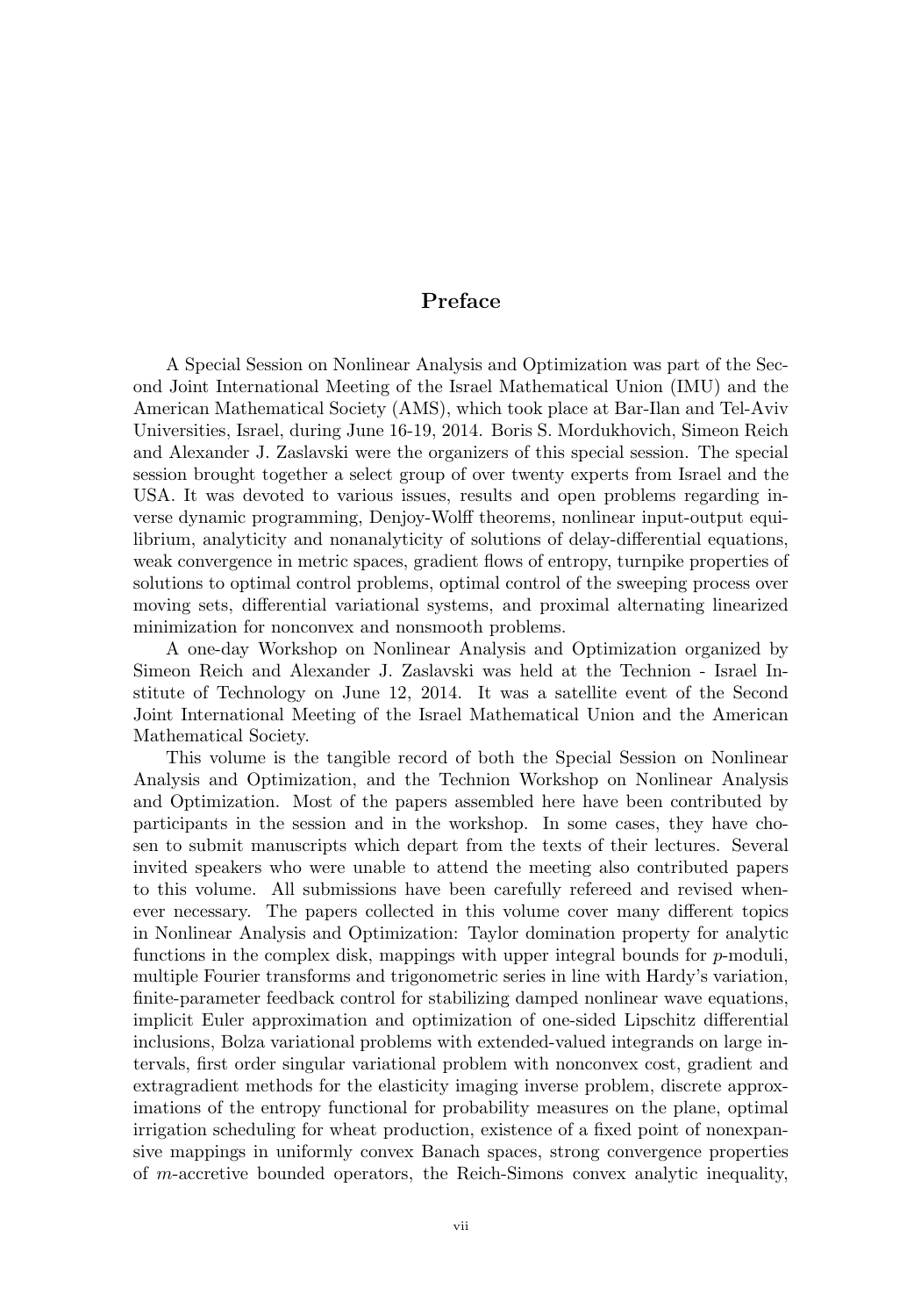#### viii PREFACE

nonlinear input-output equilibrium, differential linear-quadratic Nash games with mixed state-control constraints, and excessive revenue models of competitive markets.

We feel that this volume will be very valuable for many mathematicians and practitioners, who are interested in recent developments in Nonlinear Analysis and Optimization, as well as in their numerous and diverse applications.

The Editors